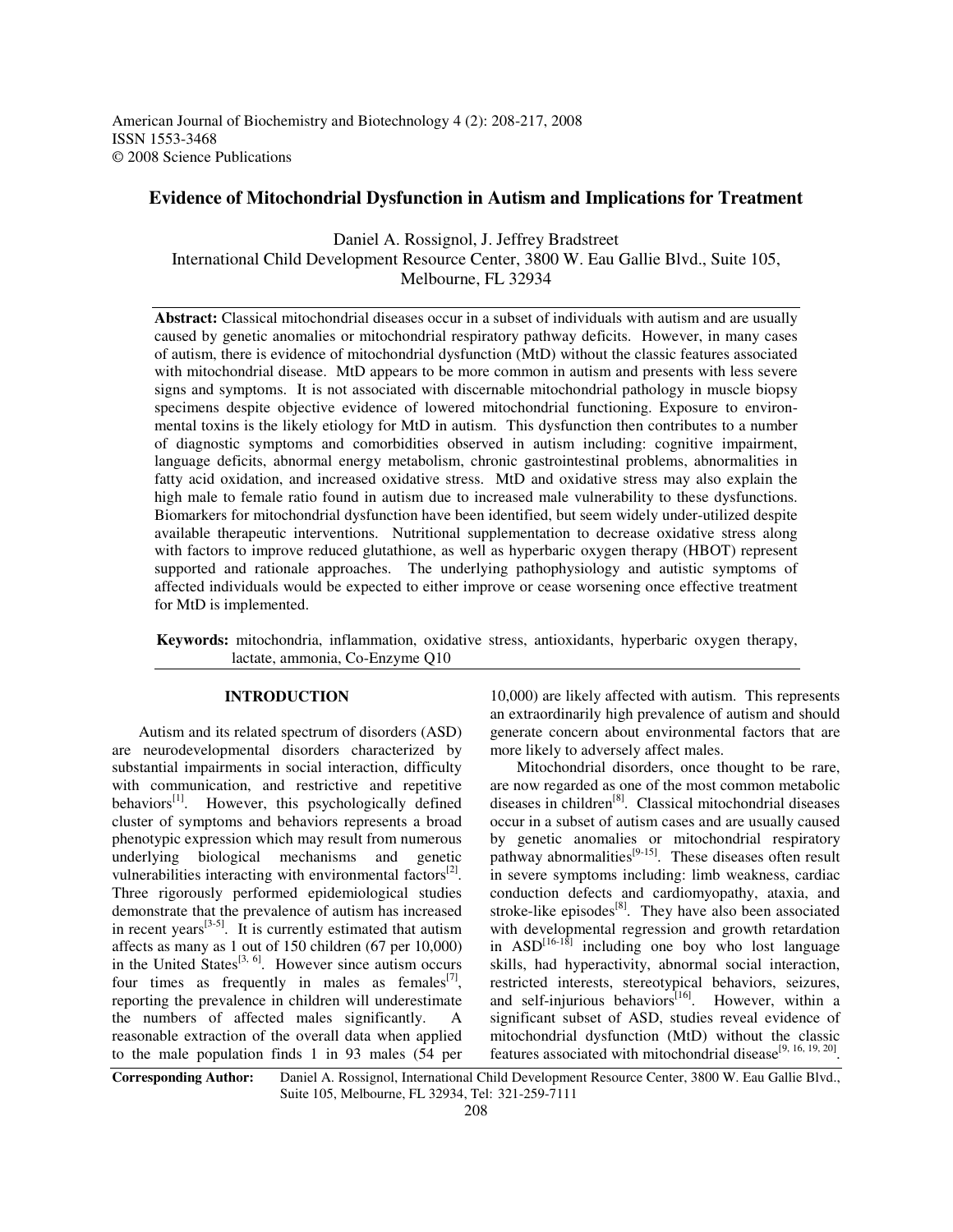For example, one study of 25 children with autistic-type features including developmental delay, seizures, and hypotonia found no mitochondrial structural changes upon muscle biopsy. These children did not fit any known categories of mitochondrial encephalomyopathies<sup>[20]</sup>.

MtD in autism was first suggested by overlapping symptoms of both conditions and led Lombard to hypothesize that autism may be caused by  $MtD^{[21]}$ . In comparison to classical mitochondrial disease, MtD occurs more commonly in autism $[22]$ , is not as severe in symptomatology, and is not associated with any discernable mitochondrial abnormality upon muscle biopsy. It is, however, associated with laboratory evidence of lowered mitochondrial functioning. This MtD is likely precipitated by environmental toxins, and could contribute to a number of diagnostic symptoms and comorbidities of autism including: cognitive impairment, language deficits, abnormal energy metabolism, chronic gastrointestinal problems, abnormalities in fatty acid oxidation, and increased oxidative stress. Although biomarkers for mitochondrial deficiency have been identified, it appears that MtD is significantly under-recognized in autism, and a widespread under-prescribing of potentially beneficial therapies often occurs. Interestingly, MtD has been implicated in other chronic neurological diseases, including Alzheimer's disease<sup>[23, 24]</sup>, Parkinson's disease<sup>[25]</sup>, amyotrophic lateral sclerosis<sup>[25]</sup>, Huntington's disease<sup>[26]</sup>, and Friedreich's ataxia<sup>[26]</sup>. This may be due to the fact that the aerobic metabolic demand of the brain is very high, making it extraordinarily vulnerable to any decline in mitochondrial efficiency<sup>[19]</sup>, largely due to the extraordinary dependence of synaptic transmission on high energy output from mitochondria<sup>[27]</sup>.

# **MtD in Autism**

**Evidence of MtD in autism:** One of the first studies suggesting MtD in autism used  $31P$  nuclear magnetic resonance spectroscopy (MRS) to investigate energy metabolism in the brain of individuals with autism by measuring steady-state levels of phosphocreatine (PCr), adenosine triphosphate (ATP), adenosine diphosphate (ADP), and inorganic orthophosphate and comparing these levels to neurotypical individuals. The study found that PCr was lower in the autism group, consistent with "increased utilization of PCr to maintain brain ATP levels," and this finding was correlated with language and neuropsychological problems. The group with autism also had lower levels of esterified endproducts  $(\alpha ATP, \alpha ADP, \alpha ADP, \alpha ADP)$ 

diphosphosugars). The authors speculated that the clinical abnormalities found in autism may be secondary events that result from these "alterations in brain bioenergetics"<sup>[28]</sup> . A subsequent study also confirmed evidence of "altered energy metabolism" in the brains of children with autism<sup>[29]</sup>. These studies are consistent with impaired mitochondrial function and document the fact that some individuals with autism have overall lowered cellular energetics and deficient reserve mitochondrial energy capacity that could lead to cognitive impairment, language deficits, and abnormal energy metabolism.

Impairments in mitochondrial function can also deplete glutathione levels<sup>[30]</sup> and lead to chronic gastrointestinal (GI) problems <sup>[19]</sup> because the GI tract is highly dependent on glutathione to function properly<sup>[31]</sup>. Several studies demonstrate that chronic GI problems are commonly found in autism $^{[32, 33]}$  including chronic constipation<sup>[34]</sup>. Constipation is frequently observed in patients with mitochondrial disorders<sup>[35]</sup> and the chronic constipation found in some ASD cases may be a manifestation of MtD. Seizures<sup>[36]</sup> and hypotonia<sup>[37]</sup> in autistic individuals may also be manifestations of MtD.

Abnormalities in fatty acid oxidation may also reflect underlying MtD in autistic individuals. Fatty acid oxidation is noted in autism $^{[38]}$ , as well as impairments in beta oxidation and oxidative phosphorylation associated with carnitine deficiency and reduced production of phospholipids containing 22:6n-3 fatty acids (docosahexaenoic acid)<sup>[39]</sup>. For example, in one case, a child with autism and hypotonia, but with normal muscle strength, demonstrated elevated blood lactate, low bicarbonate, and an abnormal acyl-carnitine profile. This child was eventually diagnosed with a dysfunction of mitochondrial beta oxidation<sup>[40]</sup>. In another study of 15 autistic children, compared to 18 control mentally retarded children, the autism population displayed a "marked reduction" in  $22:6n-3$  levels<sup>[41]</sup> . Taken together, these findings suggest that MtD may be common in autism and that the specific changes described in this section may be diagnostic of this effect.

**MtD and oxidative stress in autism:** During mitochondrial respiration, an inability to neutralize reactive oxygen species and free radicals leads to oxidative stress<sup>[23, 42]</sup>. Oxidative damage in humans is thought to contribute to aging and neurological diseases<sup>[43]</sup>. The inner membrane of the mitochondria contains a large amount of free radical scavengers including glutathione, vitamin C, and vitamin E, as well as anti-oxidant enzymes such as superoxide dismutase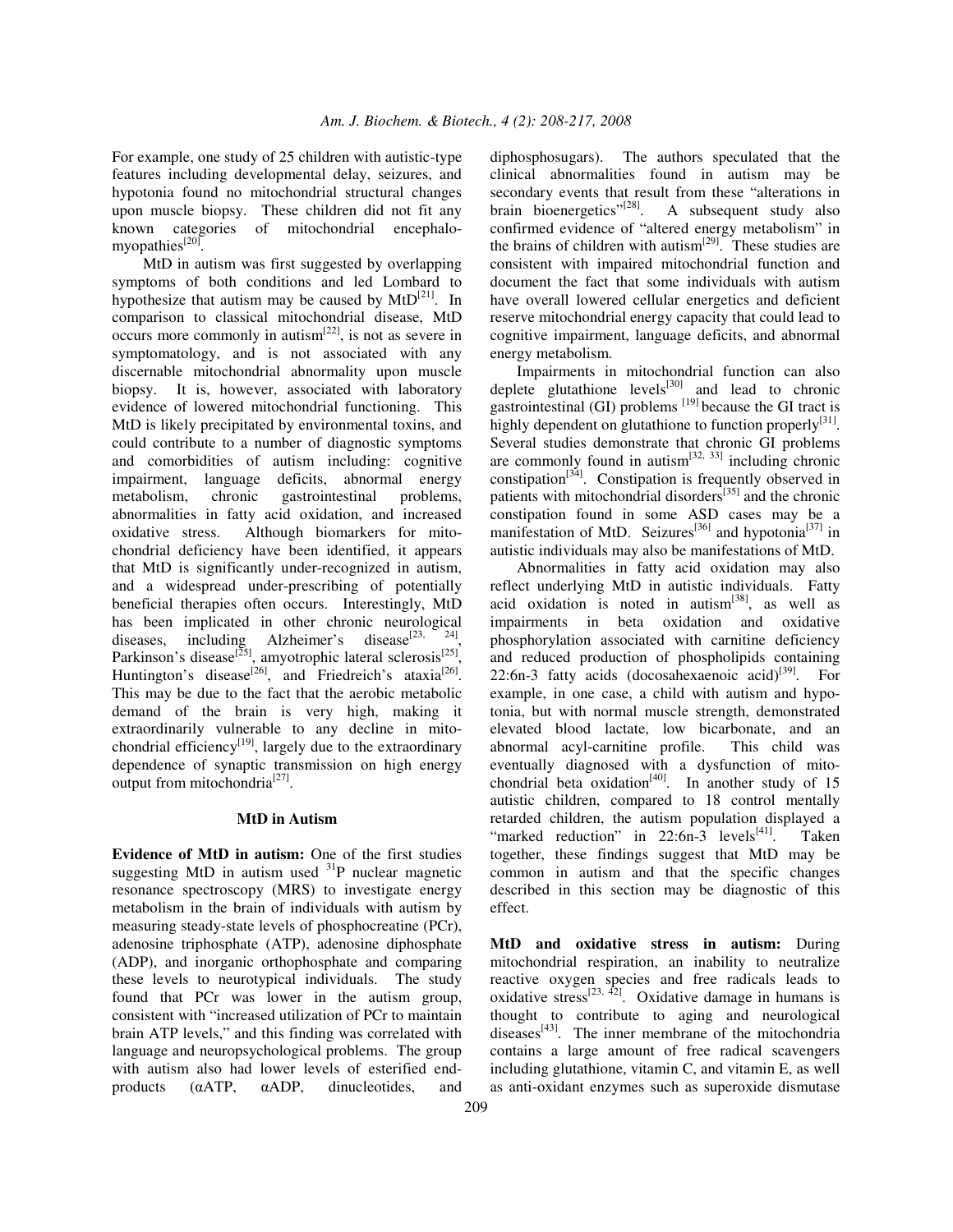$(SOD)^{[26]}$ . Animal studies demonstrate that mice that are deficient in SOD have molecular defects in mitochondrial respiration, and that improvement of symptoms occur with administration of SOD<sup>[44]</sup>. Some children with autism have lower levels of reduced glutathione<sup>[45, 46]</sup> and SOD<sup>[47]</sup>; both could lead to mitochondrial damage and dysfunction<sup>[48]</sup>. Impairments in mitochondrial function lead to further oxidative stress<sup>[49]</sup> and continued lower glutathione levels<sup>[30]</sup>, and a vicious negative cycle can ensue. Since increased oxidative stress is commonly found in autism<sup>[50]</sup>, this harmful cyclical process is likely to persist. In a pivotal autism study, plasma oxidized glutathione, a reliable marker of intracellular oxidative stress<sup>[51]</sup>, was 72% higher in children with autism when compared to neurotypical children<sup>[45]</sup>. Furthermore, decreased activities of certain antioxidant enzymes including  $SOD^{[47]}$ glutathione [47] , catalase<sup>[52]</sup>, and paraoxonase<sup>[53]</sup> are found in some individuals with autism. Some ASD children also express increased lipid peroxidation<sup>[52, 54]</sup>, including increased malondialdehyde, which is a marker of oxidative stress and lipid peroxidation<sup>[55]</sup>. One group of researchers has actually suggested that "oxidative stress (endogenous or environmental) may contribute to the development and clinical manifestations of autism"<sup>[46]</sup>. As an example, in one study, clinical regression (loss of previously acquired skills) in some autistic children was associated with lower levels of serum antioxidant enzymes<sup>[55]</sup>.

Oxidative stress may also play a role in the increased male to female ratio observed in autism. Because of lower levels of reduced glutathione, mitochondria from males, when compared to females, are more vulnerable to oxidative stress<sup>[56]</sup>. In animal studies, due to lower enzyme activity levels of SOD and glutathione peroxidase in males, oxidative damage to mitochondrial DNA is 4-fold higher in males compared to females<sup>[56]</sup>. Oxidative stress, as measured by a loss in tissue ascorbate after cerebral ischemia, is greater in the brain of male animals compared to females<sup>[57]</sup>. The activity of catalase, an anti-oxidant enzyme, is also higher in females than in males<sup>[58]</sup>, and estrogen induces glutathione peroxidase activity<sup>[59]</sup>. In one animal model, in cerebral arteries, estrogen attaches to estrogen  $receptor-\alpha$  and increases mitochondrial capacity for ATP production by increasing mitochondrial enzyme activity including citrate synthase and complex IV. Estrogen also decreases production of hydrogen peroxide thereby reducing oxidative [60] . Therefore, males with increased oxidative stress may manifest more MtD and more severe clinical symptoms when compared to females.

**Biomarkers of classical mitochondrial disease and MtD in autism:** Classical mitochondrial diseases are commonly associated with abnormal laboratory findings including: elevated lactate, ammonia, aspartate aminotransferase, pyruvate, and creatine kinase, and lowered carnitine levels. These markers can be useful in evaluating mitochondrial diseases<sup>[20]</sup>. However, many of these laboratory abnormalities have also been described in autistic individuals with MtD and without any other evidence of classical mitochondrial disease. For example, elevated blood lactate levels consistent with MtD have been described in numerous autistic individuals<sup>[29, 40, 61-65]</sup>, sometimes affecting as many as 43% of children with autism studied when compared to neurotypical children<sup>[17]</sup>. In one study, ASD children with an elevated blood lactate level underwent deltoid muscle biopsy and approximately 35% (5 out of 14) were found to have classical mitochondrial disease<sup>[22]</sup>. However, this study is significant because although some of the children with autism and elevated lactate had a true mitochondrial disease, most had normal muscle biopsies which were felt to be consistent with MtD.

In several studies of individuals presenting with autism, but without classical mitochondrial disease, increased ammonia has also been described; this led some authors to conclude that MtD was present  $[40, 63, 64]$ . Typically, these ammonia levels are not nearly as elevated as those that have been observed in some conditions that can cause autism, such as urea cycle disorders<sup>[66]</sup>. Ammonia requires three ATP molecules to be converted into urea and in animal studies, elevated ammonia can lead to brain ATP depletion<sup>[67]</sup>. Therefore, the increased ammonia noted in autism may be both consequentially and causally related to ATP depletion. One study of 100 children with autism and a history of clinical regression, but without classical mitochondrial disease, found evidence of MtD that was expressed by significantly reduced levels of free and total carnitine and increased ammonia, alanine, and lactate blood levels<sup>[64]</sup>.

Other markers of MtD that are elevated in autism without evidence of classical mitochondrial disease include pyruvate<sup>[17]</sup> and creatine kinase<sup>[18]</sup>. One study of 159 children with autism, compared to 94 neurotypical children, demonstrated elevations in aspartate aminotransferase and creatine kinase suggestive of possible defects in oxidative phosphorylation. The authors concluded that "further metabolic evaluation is indicated in autistic patients and that defects of oxidative phosphorylation might be prevalent." They also commented that MtD occurring during early childhood would lead to additional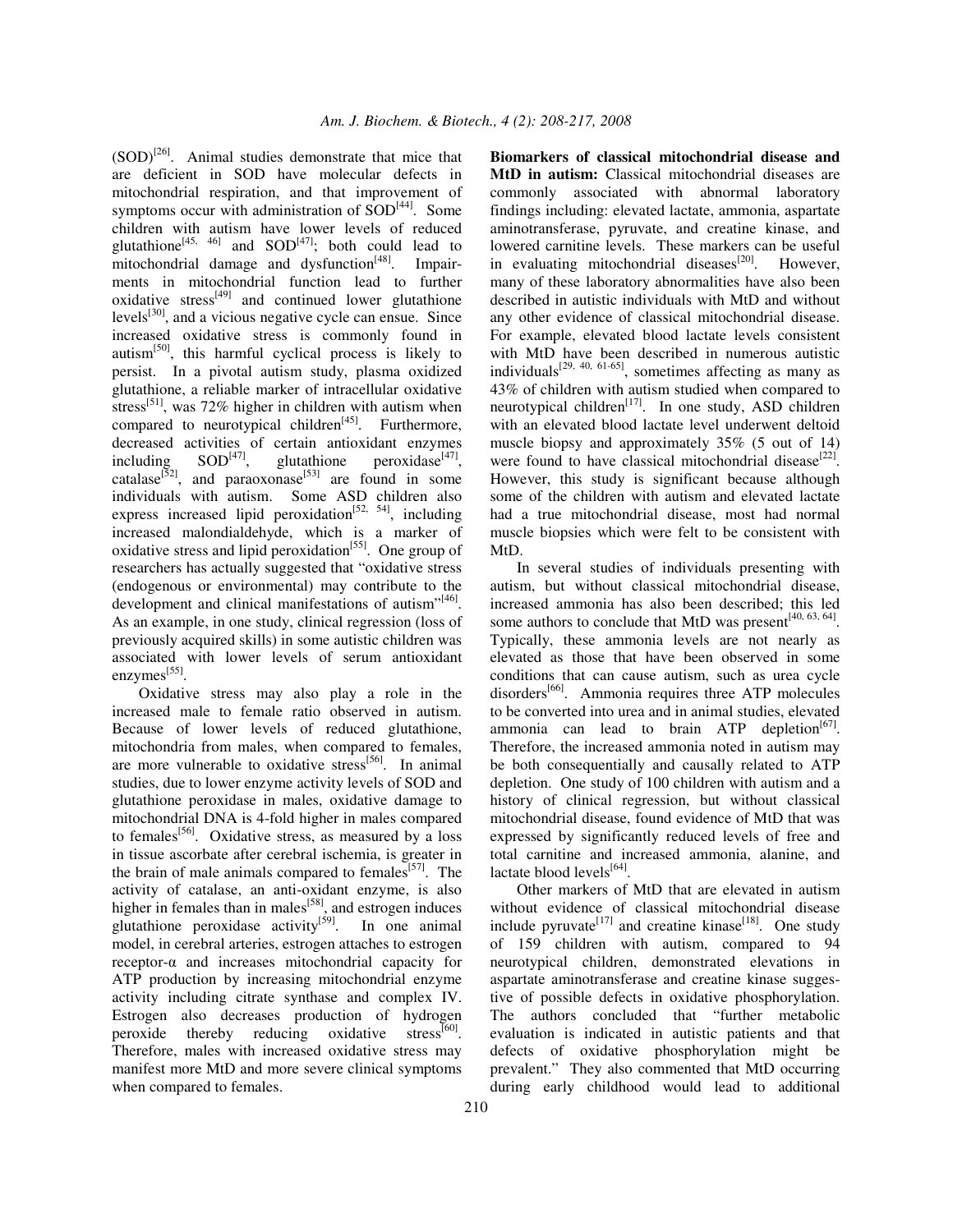oxidative stress that could impair the body's ability to handle certain infections or immune activation from immunizations received during that time<sup>[18]</sup>.

**Possible causes of MtD in autism:** The cause of MtD in some autistic individuals is unknown but could be a secondary manifestation resulting from exposure to certain environmental toxins. These agents could directly damage the mitochondria and reduce their efficiency, or impair functional activity by increasing body burden of free radicals and resultant oxidative stress. Drugs like valproic acid and thalidomide<sup>[68, 69]</sup>, as well as exposure to viruses such as rubella and cytomegalovirus<sup>[70, 71]</sup> are examples of environmental factors that have a known causal role in autism. However, many more environmental toxins including pesticides<sup>[53, 72]</sup>, polychlorinated biphenyls  $(PCB's)^{[73]}$ , industrial chemicals<sup>[73-76]</sup>, and toxic metals such as mercury<sup>[77, 78]</sup>, lead<sup>[79, 80]</sup>, cadmium, nickel<sup>[74]</sup>, and tin<sup>[81]</sup> have also been implicated in ASD. Notably, many of these toxins including mercury<sup>[82, 83]</sup>, arsenic, cadmium, lead<sup>[84]</sup>, pesticides<sup>[85]</sup>, and industrial chemicals<sup>[86]</sup> inhibit mitochondrial function. In fact, mitochondria may be the earliest target of metal neurotoxicity<sup>[82]</sup>. Other substances may also hinder mitochondrial function. Propionic acid is produced by *Clostridia* in the gastrointestinal tract and impairs mitochondrial function by directly inhibiting oxidative phosphorylation<sup>[87]</sup>. Higher amounts of clostridia are typically present in the gastrointestinal tract of autistic individuals, and injection of propionic acid into rats has recently been shown to produce an autistic-like illness<sup>[87]</sup>. By increasing oxidative stress<sup>[49]</sup> and lowering glutathione levels<sup>[30]</sup>, MtD may actually lead to problems in detoxifying environmental contaminants<sup>[46]</sup> and consequently increase susceptibility to metal toxicity<sup>[88]</sup>.

**Testing autistic individuals for MtD:** Based upon these findings, some researchers have proposed that mitochondrial disorders may be the most common metabolic cause of autism<sup>[10,  $\delta$ 5]</sup> and that MtD should be suspected and tested for in children with autism who have associated neurological findings or a family history of mitochondrial problems<sup>[14, 22]</sup>. Certain biomarkers may be useful for evaluating possible MtD in autistic individuals. Some researchers suggest pyruvate levels should be measured during routine evaluation of ASD children<sup>[61]</sup>. However, measuring a pyruvate level is not always practical because typically it is only available in teaching or specialty hospitals. The plasma alanine to lysine ratio (normal range is 1.5-2.5) is a surrogate marker for pyruvate; a ratio above 2.5 is

consistent with an elevation in pyruvate<sup>[18]</sup>. A lactate level is "a simple, non-invasive, low-cost means for the approach" of mitochondrial problems<sup>[8]</sup>. Mitochondrial problems can also be screened for by examining urinary organic acids<sup>[19]</sup>. Assessing carnitine and ammonia levels<sup>[64]</sup> and oxidative stress markers may also be useful. Screening for any of these blood and urine tests may be helpful in identifying MtD in ASD.

#### **Potential Treatments of MtD in Autism**

**Nutritional supplements and antioxidants:** Treatment of oxidative stress with antioxidants and other nutritional supplements may ameliorate MtD in some individuals with autism<sup>[26]</sup>. In animal studies, acetyl-Lcarnitine restored partial mitochondrial function and muscle activity<sup>[89]</sup>. Coenzyme Q10 administration in rats increased mitochondrial concentrations, extended survival times, and exhibited neuroprotective effects<sup>[90]</sup>. In human studies, coenzyme Q10 improved symptoms in patients with mitochondrial disease. For instance, in one patient with mitochondrial disease and coenzyme Q10 blood concentrations below 25% of normal, coenzyme Q10 administration led to subjective improvements<sup>[91]</sup>. In another study of 2 patients with mitochondrial encephalomyopathy, administration of coenzyme Q10 and idebenone led to clinical improvements as measured by EEG and standardized psychological testing. Lactate and pyruvate levels also decreased after this treatment<sup>[92]</sup>. In one double-blind, crossover study of 8 patients with mitochondrial encephalomyopathy, coenzyme Q10 improved fatigue and muscle exercise endurance, and decreased serum lactate and pyruvate levels<sup>[93]</sup>. Thiamine, pyridoxine, and riboflavin may also improve mitochondrial function<sup>[21]</sup> . In one study, pyridoxine improved language, affection, and behavior in 3 out of 8 autistic children with  $MtD^{[62]}$ . Ginkgo biloba extract also appears to lessen oxidative stress in mitochondria<sup>[94]</sup>. Furthermore, treatment with antioxidants to decrease oxidative stress may improve mitochondrial function and energy production<sup>[95]</sup>. In fact, treatment with antioxidants in ASD children raised the levels of reduced glutathione in the serum and appeared to improve symptoms<sup>[45]</sup>. In one double-blind study, the use of vitamin C improved behavior in autistic individuals when compared to a placebo<sup>[96]</sup>. Once MtD is identified, treatments with these nutritional supplements may lead to improvements in mitochondrial function and reductions of negative symptoms.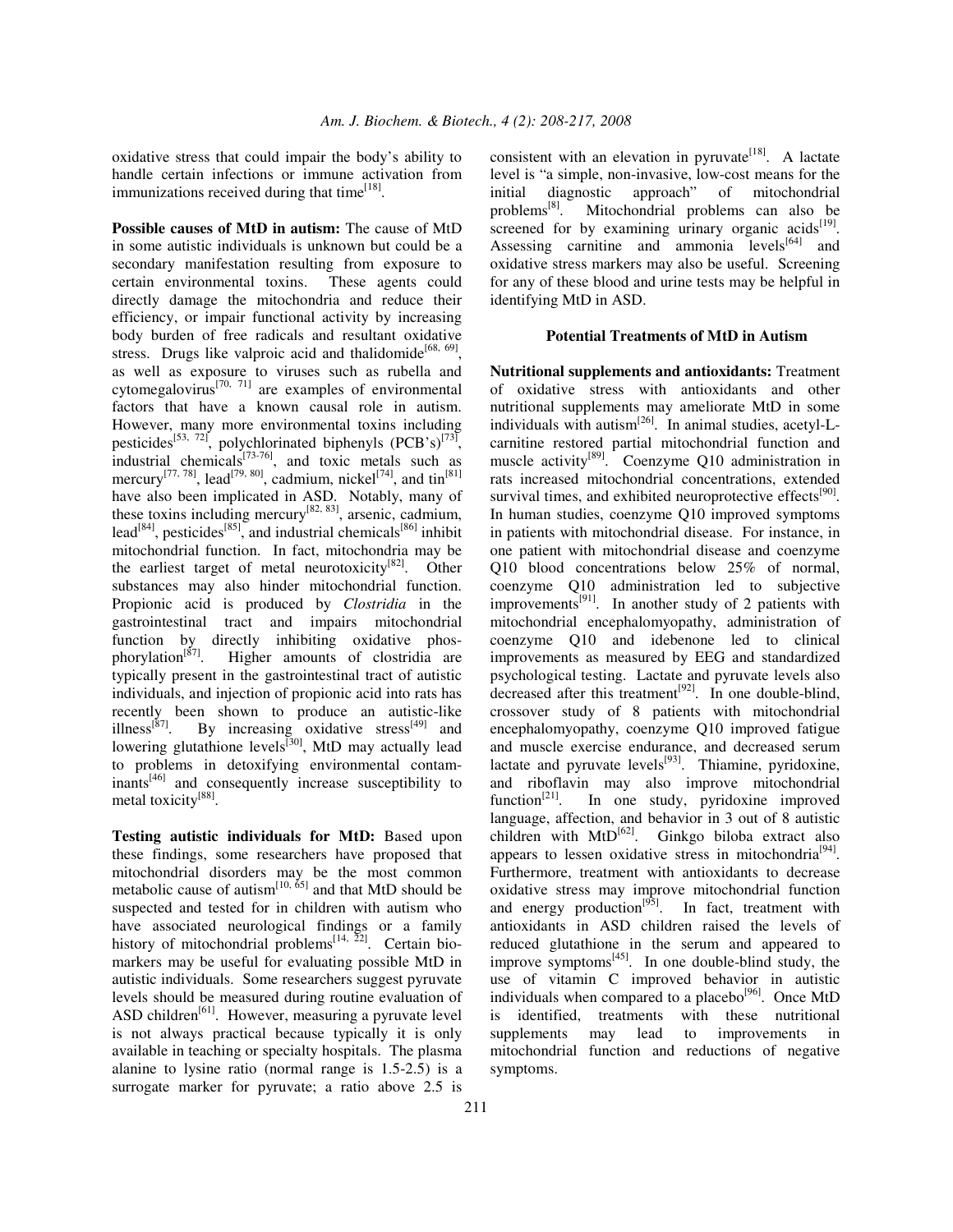**Hyperbaric oxygen therapy (HBOT):** Several studies have described cerebral hypoperfusion in autism<sup>[97-99]</sup> and this decreased blood flow has been reported to correlate with core autistic symptoms<sup>[100]</sup> and could lead to relative cerebral hypoxia. In fact, several studies have demonstrated evidence of hypoxia in the brains of some individuals with autism as measured by a reduction in brain Bcl-2 and an increase in brain  $p53^{[101]}$  $102$ ]. Elevated p53 is induced by hypoxia $103$ ] and a decrease in Bcl-2 is associated with increased apoptosis provoked by hypoxia<sup>[104]</sup> . Hypoxia can impair mitochondrial function<sup>[105]</sup> and diminish ATP production<sup>[106]</sup>. Since only approximately  $0.3\%$  of inhaled oxygen is ultimately delivered to mitochondria<sup>[107]</sup>, increasing the oxygen delivery to mitochondria by hyperbaric oxygen therapy (HBOT) may actually improve mitochondrial function<sup>[108, 109]</sup>. For example, in a mouse model with an intrinsic impairment of mitochondrial complex IV, HBOT at 2 atmospheres (atm) "significantly ameliorate[d] mitochondrial dysfunction" and delayed the onset of motor neuron disease when compared to control mice<sup>[108]</sup>. In animal studies, HBOT has been shown to increase the amount of work done by mitochondria<sup>[110]</sup>, improve mitochondrial function after brain injury $[109]$ , and prevent mitochondrial deterioration<sup>[111]</sup> when compared to room air pressure and oxygen levels. HBOT also increased sperm motility by augmenting mitochondrial oxidative phosphorylation in fructolysis-inhibited sperm cells. Fructose is the sugar used by sperm for energy production [112] . Furthermore, the use of HBOT prevented apoptosis and improved neurological recovery after cerebral ischemia by opening mitochondrial ATP-sensitive potassium channels<sup>[113]</sup>. In one animal model, hypoxia and ischemia led to diminished ATP and phosphocreatine production; the addition of HBOT restored these levels to near-normal and increased energy utilization when compared to room air oxygen and pressure levels<sup>[106]</sup>. Finally, HBOT has recently been shown to activate mitochondrial DNA transcription and replication, and increase the biogenesis of mitochondria in the brains of animals [114] . One small case series suggested that HBOT may improve symptoms in some autistic children<sup>[115]</sup>.

## **CONCLUSION**

Classical mitochondrial diseases affect a small number of individuals with autism and typically occur due to genetic anomalies and mitochondrial respiratory chain deficits. However, MtD, a condition that does not have the classic features of mitochondrial disease, is found among some individuals with autism and is associated with abnormal biomarkers of mitochondrial function. A variety of environmental toxins could be disrupting both the structure and function of the mitochondria in these individuals, and these toxins should be considered in the evaluation of children with autism. MtD may contribute to a number of symptoms and comorbidities observed in autism including: cognitive impairment, language deficits, abnormal energy metabolism, chronic gastrointestinal problems, abnormalities in fatty acid oxidation, and increased oxidative stress. Additionally, since there is increased vulnerability of males to these dysfunctions, MtD may provide an explanation as to why the high male to female ratio in autism exists. MtD can be diagnosed via certain biomarkers and is potentially treatable. Therefore, increased efforts at MtD screening of all individuals affected with autism should be encouraged. Potentially, there are a large number of children with autism affected by MtD, and since the possibility of available treatments for this aspect of autism exist, investigation of methodologies for correcting the underlying mechanisms of MtD should be urgently undertaken.

#### **ACKNOWLEDGEMENTS**

The authors would like to thank Mr. Michael Haynes and Dr. Lauren Underwood for insightful comments and help with editing of the manuscript.

# **REFERENCES**

- 1. American Psychiatric Association, 1994. Diagnostic and Statistical Manual of Mental Disorders, 4th ed. Washington, DC: American Psychiatric Press.
- 2. Herbert, M.R, 2005. Autism: a brain disorder, or a disorder that affects the brain? Clin. Neuropsych., 2:354-379.
- 3. Bertrand, J., A. Mars, C. Boyle, F. Bove, M. Yeargin-Allsopp, P. Decoufle, 2001. Prevalence of autism in a United States population: the Brick Township, New Jersey, investigation. Pediatrics, 108:1155-1161.
- 4. Chakrabarti, S., E. Fombonne, 2001. Pervasive developmental disorders in preschool children. JAMA, 285:3093-3099.
- 5. Baird, G., T. Charman, S. Baron-Cohen, A. Cox, J. Swettenham, S. Wheelwright, A. Drew, 2000. A screening instrument for autism at 18 months of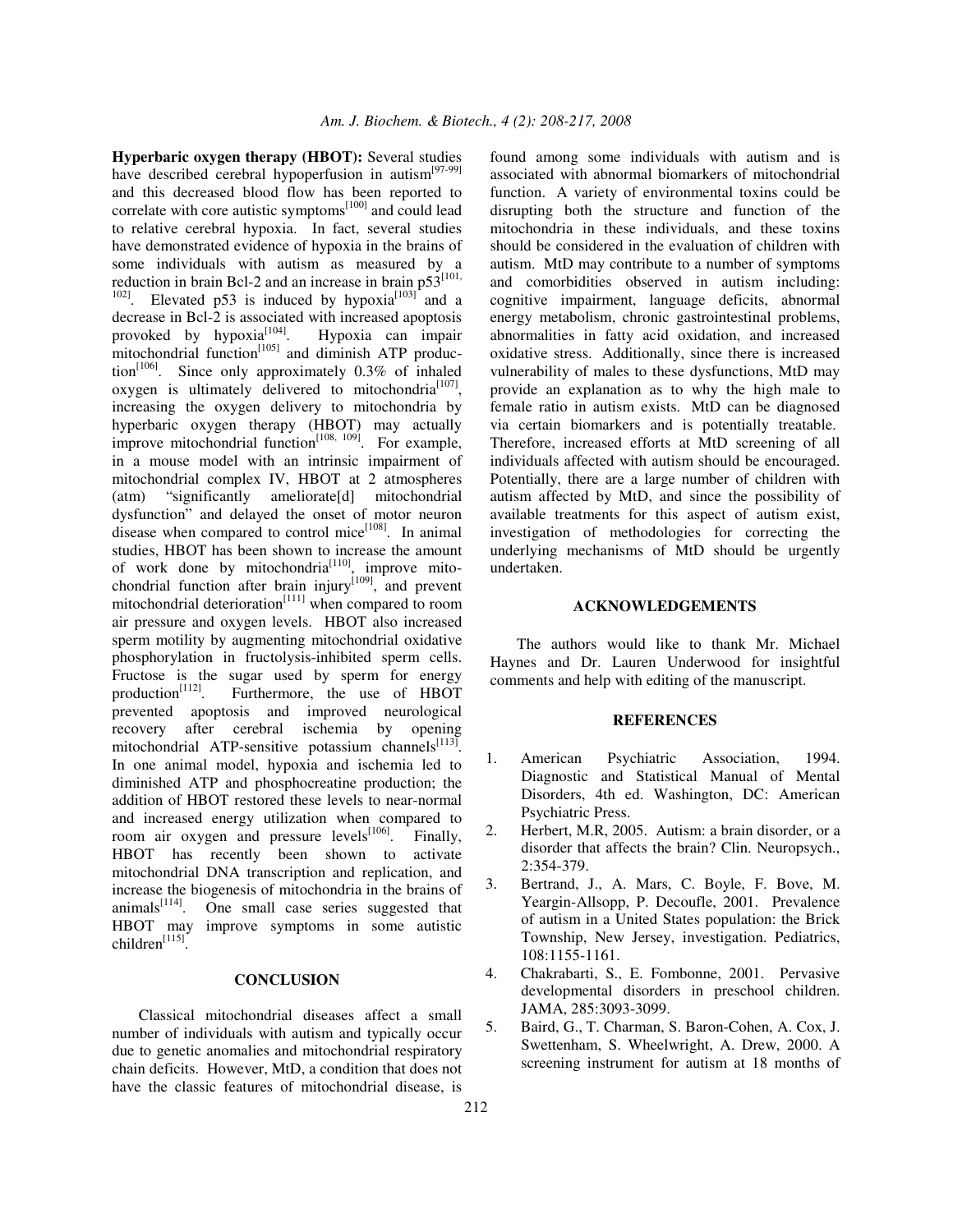age: a 6-year follow-up study. J. Am. Acad. Child Adolesc. Psychiatry, 39:694-702.

- 6. Centers for Disease Control and Prevention, 2007. Prevalence of Autism Spectrum Disorders — Autism and Developmental Disabilities Monitoring Network, Six Sites, United States, 2000. M.M.W.R., 56:1-40.
- 7. Bailey, A., W. Phillips, M. Rutter, 1996. Autism: towards an integration of clinical, genetic, neuropsychological, and neurobiological perspectives. J. Child. Psychol. Psychiatry, 37:89- 126.
- 8. Zeviani, M., B. Bertagnolio, G. Uziel, 1996. Neurological presentations of mitochondrial diseases. J. Inherit. Metab. Dis., 19:504-520.
- 9. Filiano, J.J., M.J. Goldenthal, C.H. Rhodes, J. Marin-Garcia, 2002. Mitochondrial dysfunction in patients with hypotonia, epilepsy, autism, and developmental delay: HEADD syndrome. J. Child Neurol., 17:435-439.
- 10. Lerman-Sagie, T., E. Leshinsky-Silver, N. Watemberg, D. Lev, 2004. Should autistic children be evaluated for mitochondrial disorders? J. Child Neurol., 19:379-381.
- 11. Ramoz, N., J.G. Reichert, C.J. Smith, J.M. Silverman, I.N. Bespalova, K.L. Davis, J.D. Buxbaum, 2004. Linkage and association of the mitochondrial aspartate/glutamate carrier SLC25A12 gene with autism. Am. J. Psychiatry, 161:662-669.
- 12. Segurado, R., J. Conroy, E. Meally, M. Fitzgerald, M. Gill, L. Gallagher, 2005. Confirmation of association between autism and the mitochondrial aspartate/glutamate carrier SLC25A12 gene on chromosome 2q31. Am. J. Psychiatry, 162:2182- 2184.
- 13. Sue, C.M., C. Bruno, A.L. Andreu, A. Cargan, J.R. Mendell, C.Y. Tsao, M. Luquette, J. Paolicchi, S. Shanske, S. DiMauro, D.C. De Vivo, 1999. Infantile encephalopathy associated with the MELAS A3243G mutation. J. Pediatr., 134:696- 700.
- 14. Pons, R., A.L. Andreu, N. Checcarelli, M.R. Vila, K. Engelstad, C.M. Sue, D. Shungu, R. Haggerty, D.C. De Vivo, S. DiMauro, 2004. Mitochondrial DNA abnormalities and autistic spectrum disorders. J. Pediatr., 144:81-85.
- 15. Serajee, F.J., H. Zhang, A.H.M.M Huq, 2006. Prevalence of common mitochondrial point mutations in autism. Neuropediatrics, 37(Suppl 1):S127.
- 16. Graf, W.D., J. Marin-Garcia, H.G. Gao, S. Pizzo, R.K. Naviaux, D. Markusic, B.A. Barshop, E.

Courchesne, R.H. Haas, 2000. Autism associated with the mitochondrial DNA G8363A transfer RNA(Lys) mutation. J. Child Neurol., 15:357- 361.

- 17. Laszlo, A., E. Horvath, E. Eck, M. Fekete, 1994. Serum serotonin, lactate and pyruvate levels in infantile autistic children. Clin. Chim. Acta., 229:205-207.
- 18. Poling, J.S., R.E. Frye, J. Shoffner, A.W. Zimmerman, 2006. Developmental regression and mitochondrial dysfunction in a child with autism. J. Child Neurol., 21:170-172.
- 19. Nissenkorn, A., A. Zeharia, D. Lev, A. Fatal-Valevski, V. Barash, A. Gutman, S. Harel, T. Lerman-Sagie, 1999. Multiple presentations of mitochondrial disorders. Arch. Dis. Child, 81:209- 214.
- 20. Marin-Garcia, J., R. Ananthakrishnan, M.J. Goldenthal, J.J. Filiano, H.B Sarnat, 1999. Skeletal muscle mitochondrial defects in nonspecific neurologic disorders. Pediatr. Neurol., 21:538-542.
- 21. Lombard, J., 1998 Autism: a mitochondrial disorder? Med. Hypotheses, 50:497-500.
- 22. Oliveira, G., L. Diogo, M. Grazina, P. Garcia, A. Ataide, C. Marques, T. Miguel, L. Borges, A.M. Vicente, C.R. Oliveira, 2005. Mitochondrial dysfunction in autism spectrum disorders: a population-based study. Dev. Med. Child Neurol., 47:185-189.
- 23. Ohta, S., I. Ohsawa, 2006. Dysfunction of mitochondria and oxidative stress in the pathogenesis of Alzheimer's disease: on defects in the cytochrome c oxidase complex and aldehyde detoxification. J. Alzheimers Dis., 9:155-166.
- 24. Manczak, M., T.S. Anekonda, E. Henson, B.S. Park, J. Quinn, P.H. Reddy, 2006. Mitochondria are a direct site of A beta accumulation in Alzheimer's disease neurons: implications for free radical generation and oxidative damage in disease progression. Hum. Mol. Genet., 15:1437-1449.
- 25. Martin, L.J., 2006. Mitochondriopathy in Parkinson disease and amyotrophic lateral sclerosis. J Neuropathol. Exp. Neurol., 65:1103- 1110.
- 26. Trushina, E., C.T. McMurray, 2007. Oxidative stress and mitochondrial dysfunction in neurodegenerative diseases. Neuroscience, 145:1233-1248.
- 27. Billups, B., I.D. Forsythe, 2002. Presynaptic mitochondrial calcium sequestration influences transmission at mammalian central synapses. J. Neurosci., 22:5840-5847.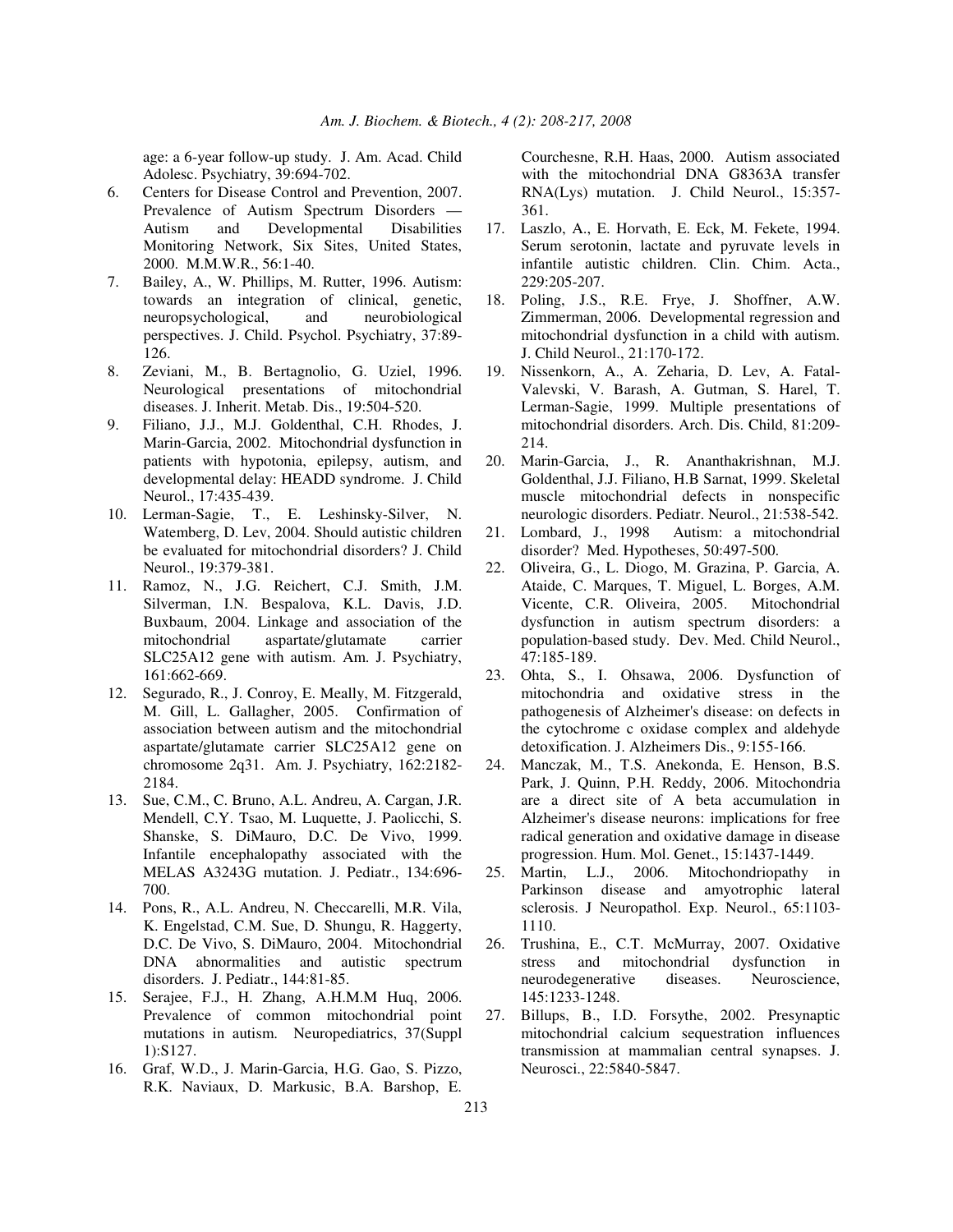- 28. Minshew, N.J., G. Goldstein, S.M. Dombrowski, K. Panchalingam, J.W. Pettegrew, 1993. A preliminary 31P MRS study of autism: evidence for undersynthesis and increased degradation of brain membranes. Biol. Psychiatry, 33:762-773.
- 29. Chugani, D.C., B.S. Sundram, M. Behen, M.L. Lee, G.J. Moore, 1999. Evidence of altered energy metabolism in autistic children. Prog. Neuropsychopharmacol. Biol. Psychiatry, 23:635- 641.
- 30. Sherer, T.B., R. Betarbet, A.K. Stout, S. Lund, M. Baptista, A.V. Panov, M.R. Cookson, J.T. Greenamyre, 2002. An in vitro model of Parkinson's disease: linking mitochondrial impairment to altered alpha-synuclein metabolism and oxidative damage. J. Neurosci., 22:7006-7015.
- 31. Hoensch, H., I. Morgenstern, G. Petereit, M. Siepmann, W.H. Peters, H.M Roelofs, W. Kirch, 2002. Influence of clinical factors, diet, and drugs on the human upper gastrointestinal glutathione system. Gut, 50:235-240.
- 32. Uhlmann, V., C.M. Martin, O. Sheils, L. Pilkington, I. Silva, A. Killalea, S.B. Murch, J. Walker-Smith, M. Thomson, A.J. Wakefield, J.J. O'Leary, 2002. Potential viral pathogenic mechanism for new variant inflammatory bowel disease. Mol. Pathol., 55:84-90.
- 33. Furlano, R.I., A. Anthony, R. Day, A. Brown, L. McGarvey, M.A. Thomson, S.E. Davies, M. Berelowitz, A. Forbes, A.J. Wakefield, J.A. Walker-Smith, S.H Murch, 2001. Colonic CD8 and gamma delta T-cell infiltration with epithelial damage in children with autism. J. Pediatr., 138:366-372.
- 34. Valicenti-McDermott, M., K. McVicar, I. Rapin, B.K. Wershil, H. Cohen, S. Shinnar, 2006. Frequency of gastrointestinal symptoms in children with autistic spectrum disorders and association with family history of autoimmune disease. J. Dev. Behav. Pediatr., 27(2 Suppl):S128- S136.
- 35. Chinnery, P.F., D.M. Turnbull, 1997. Mitochondrial medicine. Q.J.M., 90:657-667.
- 36. Peake, D., L.M. Notghi, S. Philip, 2006. Management of epilepsy in children with autism. Current Paediatrics, 16:489-494.
- 37. Rapin, I., 1997. Autism. N. Engl. J. Med., 337:97-104.
- 38. Bell, J.G., E.E. MacKinlay, J.R. Dick, D.J. MacDonald, R.M. Boyle, A.C. Glen, 2004. Essential fatty acids and phospholipase A2 in autistic spectrum disorders. Prostaglandins Leukot. Essent. Fatty Acids, 71:201-204.
- 39. Infante, J.P., V.A. Huszagh, 2000. Secondary carnitine deficiency and impaired docosahexaenoic (22:6n-3) acid synthesis: a common denominator in the pathophysiology of diseases of oxidative phosphorylation and betaoxidation. FEBS Lett., 468:1-5.
- 40. Clark-Taylor, T., B.E. Clark-Taylor, 2004. Is autism a disorder of fatty acid metabolism? Possible dysfunction of mitochondrial betaoxidation by long chain acyl-CoA dehydrogenase. Med. Hypotheses, 62:970-975.
- 41. Vancassel, S., G. Durand, C. Barthelemy, B. Lejeune, J. Martineau, D. Guilloteau, C. Andres, S. Chalon, 2001. Plasma fatty acid levels in autistic children. Prostaglandins Leukot. Essent. Fatty Acids, 65:1-7.
- 42. Reddy, P.H., 2006. Amyloid precursor proteinmediated free radicals and oxidative damage: implications for the development and progress of Alzheimer's disease. J. Neurochem., 96:1-13.
- 43. Singh, K.K., 2006. Mitochondrial damage checkpoint, aging, and cancer. Ann. N.Y. Acad. Sci. 1067:182-190.
- 44. Nojiri, H., T. Shimizu, M. Funakoshi, O. Yamaguchi, H. Zhou, S. Kawakami, Y. Ohta, M. Sami, T. Tachibana, H. Ishikawa, H. Kurosawa, R.C. Kahn, K. Otsu, T. Shirasawa, 2006. Oxidative stress causes heart failure with impaired mitochondrial respiration. J. Biol. Chem., 281:33789-33801.
- 45. James, S.J., P. Cutler, S. Melnyk, S. Jernigan, L. Janak, D.W. Gaylor, J.A. Neubrander, 2004. Metabolic biomarkers of increased oxidative stress and impaired methylation capacity in children with autism. Am. J. Clin. Nutr., 80:1611-1617.
- 46. James, S.J., S. Melnyk, S. Jernigan, M.A. Cleves, C.H. Halsted, D.H. Wong, P. Cutler, K. Bock, M. Boris, J.J. Bradstreet, S.M. Baker, D.W. Gaylor, 2006. Metabolic endophenotype and related genotypes are associated with oxidative stress in children with autism. Am. J. Med. Genet. B. Neuropsychiatr. Genet., 141:947-956.
- 47. Yorbik, O., A. Sayal, C. Akay, D.I. Akbiyik, T. Sohmen, 2002. Investigation of antioxidant enzymes in children with autistic disorder. Prostaglandins Leukot. Essent. Fatty Acids, 67:341-343.
- 48. Cadenas, E., K.J. Davies, 2000. Mitochondrial free radical generation, oxidative stress, and aging. Free Radic. Biol. Med., 29:222-230.
- 49. Albers, D.S., M.F. Beal, 2000. Mitochondrial dysfunction and oxidative stress in aging and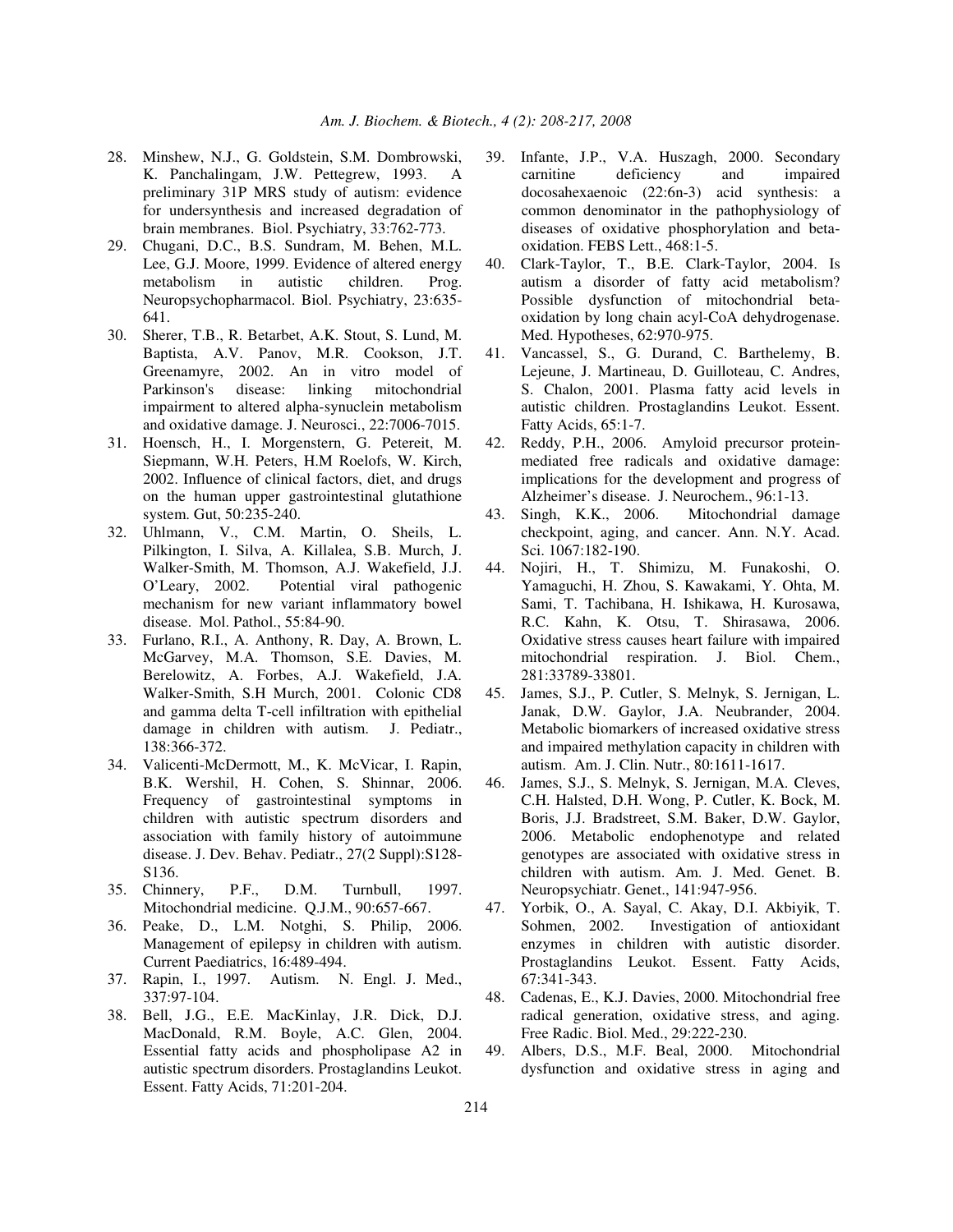neurodegenerative disease. J. Neural. Transm. Suppl., 59:133-154.

- 50. Chauhan, A., V. Chauhan, 2006. Oxidative stress in autism. Pathophysiology, 13:171-181.
- 51. Dickinson, D.A., H.J. Forman, 2002. Glutathione in defense and signaling: lessons from a small thiol. Ann. N. Y. Acad. Sci., 973:488-504.
- 52. Zoroglu, S.S., F. Armutcu, S. Ozen, A. Gurel, E. Sivasli, O. Yetkin, I. Meram, 2004. Increased oxidative stress and altered activities of erythrocyte free radical scavenging enzymes in autism. Eur. Arch. Psychiatry Clin. Neurosci., 254:143–147
- 53. D'Amelio, M., I. Rica, R. Sacco, X. Liu, L. D'Agruma, L.A. Muscarella, V. Guarnieri, R. Militerni,. C. Bravaccio, M. Elia, C. Schneider, R. Melmed, S. Trillo, T. Pascucci, S. Puglisi-Allegra, K.L. Reichelt, F. Macciardi, J.J. Holden, A.M Persico, 2005. Paraoxonase gene variants are associated with autism in North America, but not in Italy: possible regional specificity in geneenvironment interactions. Mol. Psychiatry, 10:1006-1016.
- 54. Yao, Y., W.J. Walsh, W.R. McGinnis, D. Pratico, 2006. Altered vascular phenotype in autism: correlation with oxidative stress. Arch. Neurol., 63:1161-1164.
- 55. Chauhan, A., V. Chauhan, W.T. Brown, I. Cohen, 2004. Oxidative stress in autism: increased lipid peroxidation and reduced serum levels of ceruloplasmin and transferrin – the antioxidant proteins. Life Sci., 75:2539-2549.
- 56. Borras, C., J. Sastre, D. Garcia-Sala, A. Lloret, F.V. Pallardo, J. Vina, 2003. Mitochondria from females exhibit higher antioxidant gene expression and lower oxidative damage than males. Free Radic. Biol. Med., 34:546-552.
- 57. Kume-Kick, J., D.C. Ferris, I. Russo-Menna, M.E. Rice, 1996. Enhanced oxidative stress in female rat brain after gonadectomy. Brain Res., 738:8-14.
- 58. Carrillo, M.C., S. Kanai, Y. Sato, K. Kitani, 1992. Age-related changes in antioxidant enzyme activities are region and organ, as well as sex, selective in the rat. Mech. Ageing Dev., 65:187- 198.
- 59. Ha, E.Jj, A.M. Smith, 2003. Plasma selenium and plasma and erythrocyte glutathione peroxidase activity increase with estrogen during the menstrual cycle. J. Am. Coll. Nutr., 22:43-51.
- 60. Stirone, C., S.P. Duckles, D.N. Krause, V. Procaccio, 2005. Estrogen increases mitochondrial efficiency and reduces oxidative

stress in cerebral blood vessels. Mol. Pharmacol., 68:959-965.

- 61. Coleman, M., J.P. Blass, 1985. Autism and lactic acidosis. J. Autism Dev. Disord., 15:1-8.
- 62. Moreno, H., L. Borjas, A. Arrieta, L. Saez, A. Prassad, J. Estevez, E. Bonilla, 1992. [Clinical heterogeneity of the autistic syndrome: a study of 60 families]. Invest. Clin., 33:13-31.
- 63. Filipek, P.A., J. Juranek, M. Smith, L.Z. Mays, E.R. Ramos, M. Bocian, D. Masser-Frye, T.M. Laulhere, C. Modahl, M.A. Spence, J.J Gargus, 2003. Mitochondrial dysfunction in autistic patients with 15q inverted duplication. Ann. Neurol., 53:801-804.
- 64. Filipek, P.A., J. Juranke, M.T. Nguyen, C. Cummings, J.J. Gargus, 2004. Relative carnitine deficiency in autism. J. Autism Dev. Disord., 34:615-23.
- 65. Correia, C., A.M. Coutinho, L. Diogo, M. Grazina, C. Marques, T. Miguel, A. Ataide, J. Almeida, L. Borges, C. Oliveira, G. Oliveira, A.M. Vicente, 2006. Brief report: High frequency of biochemical markers for mitochondrial dysfunction in autism: no association with the mitochondrial aspartate/glutamate carrier SLC25A12 gene. J. Autism Dev. Disord.,36:1137-1140.
- 66. Görker, I., U. Tüzün, 2005. Autistic-like findings associated with a urea cycle disorder in a 4-yearold girl. J. Psychiatry Neurosci., 30:133-135.
- 67. Kosenko, E., Y. Kaminsky, E. Grau, M.D. Minana, G. Marcaida, S. Grisolia, V. Felipo, 1994. Brain ATP depletion induced by acute ammonia intoxication in rats is mediated by activation of the NMDA receptor and Na+,K(+)-ATPase. J. Neurochem., 63:2172-2178.
- 68. Rodier, P.M., S.L. Hyman, 1998. Early environmental factors in autism. Mental Retard. Dev. Disabil. Res. Rev., 4:121-128.
- 69. Stromland, K., V. Nordin, M. Miller, B. Akerstrom, C. Gillberg, 1994. Autism in thalidomide embryopathy: a population study. Dev. Med. Child Neurol., 36:351-356.
- 70. Chess, S., P. Fernandez S. Korn, 1978. Behavioral consequences of congenital rubella. J. Pediatr., 93:699-703.
- 71. Yamashita, Y., C. Fujimoto, E. Nakajima, T. Isagai, T. Matsuishi, 2003. Possible association between congenital cytomegalovirus infection and autistic disorder. J. Autism Dev. Disord., 33:455- 459.
- 72. Worth, J., 2002. Paraoxonase polymorphisms and organophosphates. Lancet, 360:802-803.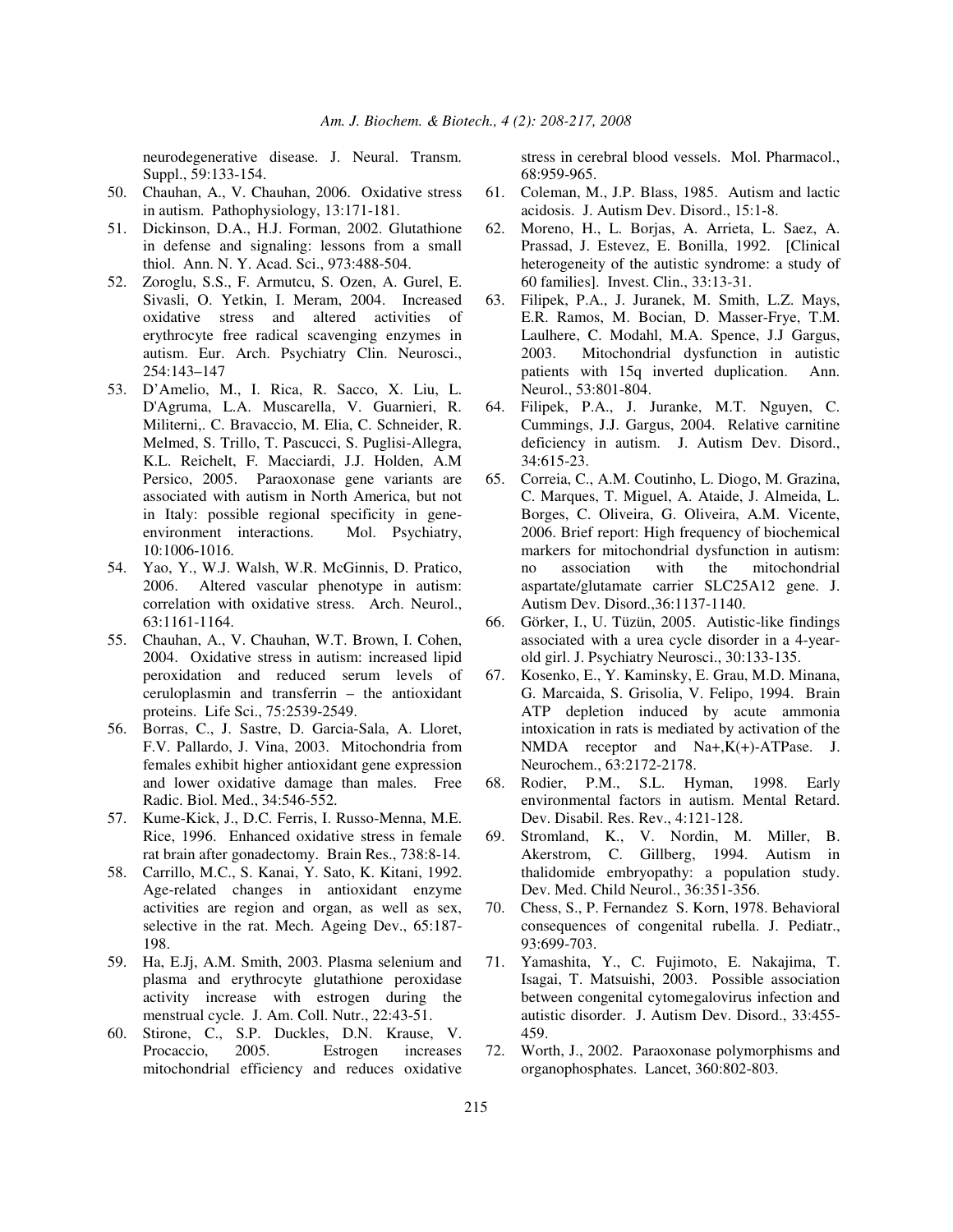- 73. Edelson, S.B., D.S. Cantor, 1998. Autism: xenobiotic influences. Toxicol. Ind. Health, 14:799-811.
- 74. Windham, G.C., L. Zhang, R. Gunier, L.A. Croen, J.K. Grether, 2006. Autism spectrum disorders in relation to distribution of hazardous air pollutants in the San Francisco bay area. Environ. Health Perspect., 114:1438-1444.
- 75. Edelson, S.B., D. Cantor, 2000. The neurotoxic etiology of the autistic spectrum disorders: a replication study. Toxicol. Indust. Health, 16:239- 247.
- 76. Grandjean, P., P.J. Landrigan, 2006. Developmental neurotoxicity of industrial chemicals. Lancet, 368:2167-2178.
- 77. Bernard, S., A. Enayati, L. Redwood, H. Roger, T. Binstock, 2001. Autism: a novel from of mercury poisoning. Med. Hypotheses, 56:462-471.
- 78. Palmer, R.F., S. Blanchard, Z. Stein, D. Mandell, C. Miller, 2006. Environmental mercury release, special education rates, and autism disorder: an ecological study of Texas. Health Place, 12:203- 209.
- 79. Eppright, T.D., J.A. Sanfacon, E.A. Horwitz, 1996. Attention deficit hyperactivity disorder, infantile autism, and elevated blood-lead: a possible relationship. Missouri Medicine, 93:136-138.
- 80. Lidsky, T.I., J.S. Schneider, 2005. Autism and autistic symptoms associated with childhood lead poisoning. J. Appl. Research, 5:80-87.
- 81. Swartzwelder, H.S., W. Holahan, R.D. Myers, 1983. Antagonism by d-amphetamine of trimethyltin-induced hyperactivity evidence toward an animal model of hyperkinetic behavior. Neuropharmacology, 22:1049-1054.
- 82. Yee, S., B.H. Choi, 1996. Oxidative Stress in neurotoxic effects of methylmercury poisoning. NeuroToxicology, 17:17-26.
- 83. Shenker, B.J., T.L. Guo, I. O, I.M. Shapiro, 1999. Induction of apoptosis in human T-cells by methyl mercury: temporal relationship between mitochondrial dysfunction and loss of reductive reserve. Toxicol. Appl. Pharmacol., 157:23-35.
- 84. Pulido, M.D., A.R. Parrish, 2003. Metal-induced apoptosis: mechanisms. Mut. Res., 533:227-241.
- 85. Yamano, T., S. Morita, 1995. Effects of pesticides on isolated rat hepatocytes, mitochondria, and microsomes II. Arch. Environ. Contam. Toxicol., 28:1-7.
- 86. Hiura, T.S., N. Li, R. Kaplan, M. Horwitz, J.C. Seagrave, A.E. Nel, 2000. The role of a mitochondrial pathway in the induction of

apoptosis by chemicals extracted from diesel exhaust particles. J. Immunol., 165:2703-2711.

- 87. MacFabe, D.F., D.P. Cain, K. Rodriguez-Capote, A.E. Franklin, J.E. Hoffman, F. Boon, A.R. Taylor, M. Kavaliers, K.P. Ossenkopp, 2007. Neurobiological effects of intraventricular propionic acid in rats: possible role of short chain fatty acids on the pathogenesis and characteristics of autism spectrum disorders. Behav. Brain Res., 176:149-169.
- 88. Kern, J.K., A.M. Jones, 2006. Evidence of toxicity, oxidative stress, and neuronal insult in autism. J. Toxicol. Environ. Health. B Crit. Rev., 9:485-499.
- 89. Hagen, T.M., R.T. Ingersoll, C.M. Wehr, J. Lykkesfeldt, V. Vinarsky, J.C. Bartholomew, M.H. Song, B.N Ames, 1998. Acetyl-L-carnitine fed to old rats partially restores mitochondrial function and ambulatory activity. Proc. Natl. Acad. Sci. U.S.A., 95:9562-9566.
- 90. Matthews, R.T., L. Yang, S. Browne, M. Baik, M.F. Beal, 1998. Coenzyme Q10 administration increases brain mitochondrial concentrations and exerts neuroprotective effects. Proc. Natl. Acad. Sci. U.S.A., 95:8892-8897.
- 91. Sobreira, C., M. Hirano, S. Shanske, R.K. Keller, R.G. Haller, E. Davidson, F.M. Santorelli, A.F. Miranda, E. Bonilla, D.S. Mojon, A.A. Barreira, M.P. King, S. DiMauro, 1997. Mitochondrial encephalomyopathy with coenzyme Q10 deficiency. Neurology, 48:1238-1243.
- 92. Ihara, Y., R. Namba, S. Kuroda, T. Sato, T. Shirabe, 1989. Mitochondrial encephalomyopathy (MELAS): pathological study and successful therapy with coenzyme Q10 and idebenone. J. Neurol. Sci., 90:263-271.
- 93. Chen, R.S., C.C. Huang, N.S. Chu, 1997. Coenzyme Q10 treatment in mitochondrial encephalomyopathies. Short-term double-blind, crossover study. Eur. Neurol., 37:212-218.
- 94. Sastre, J., A. Lloret, C. Borras, J. Pereda, D. Garcia-Sala, M.T. Droy-Lefaix, F.V. Pallardo, J. Vina, 2002. Ginkgo biloba extract EGb 761 protects against mitochondrial aging in the brain and in the liver. Cell Mol. Biol. (Noisy-le-grand), 48:685-692.
- 95. Perez-Pinzon, M.A., P.L. Mumford, M. Rosenthal, T.J. Sick, 1997. Antioxidants, mitochondrial hyperoxidation and electrical recovery after anoxia in hippocampal slices. Brain Res., 754:163-170.
- 96. Dolske, M.C., J. Spollen, S. McKay, E. Lancashire, L. Tolbert, 1993. A preliminary trial of ascorbic acid as supplemental therapy for